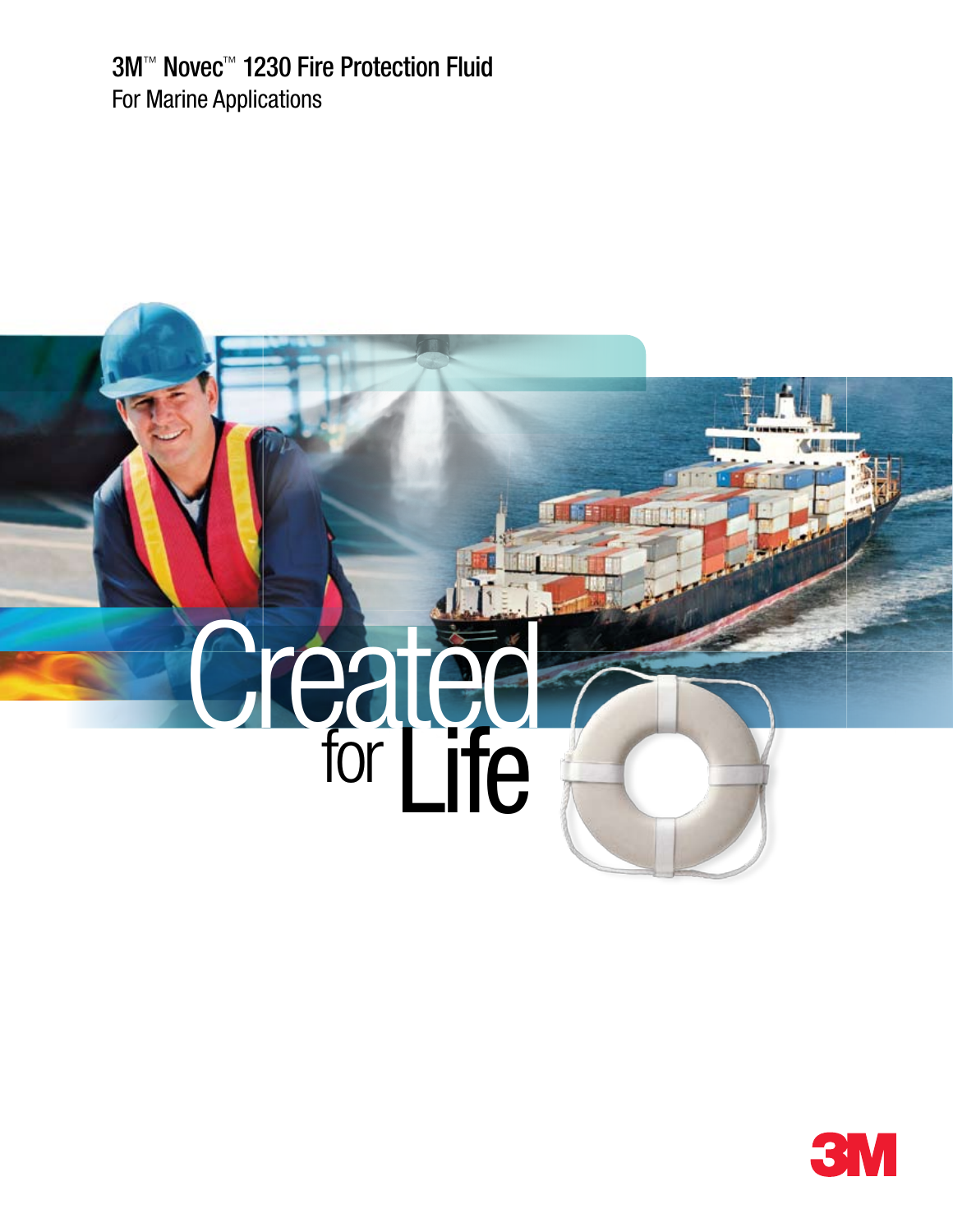3M™ Novec™ 1230 Fire Protection Fluid is an advanced, "next-generation" halon and CO<sub>2</sub> replacement, offering a number of important advantages over other clean agents and  $CO<sub>2</sub>$  in marine applications.

The product is based on a proprietary chemistry from 3M. Its low acute toxicity, combined with high extinguishing efficiency, gives Novec 1230 fluid the widest margin of safety among all other chemical clean agents and  $CO<sub>2</sub>$  – even at relatively high extinguishing concentrations. This makes Novec 1230 fluid ideal for occupied spaces, including engine and pump rooms, paint lockers and communication and control centers where personnel may be exposed to the agent upon system discharge.

Novec 1230 fluid vaporizes rapidly during discharge, and it is non-corrosive and non-conductive, so it will not harm delicate electronics, radar, navigation and other equipment. And, unlike foams and powders, it leaves no residue to

clean up, which means that operations can continue without interruption.

# **When**<br>safety<sub>m</sub> **matters** most

The bottom line? With Novec 1230 fluid, you get fast, effective fire protection–without compromising ship systems, the safety of passengers and crew, or the environment.



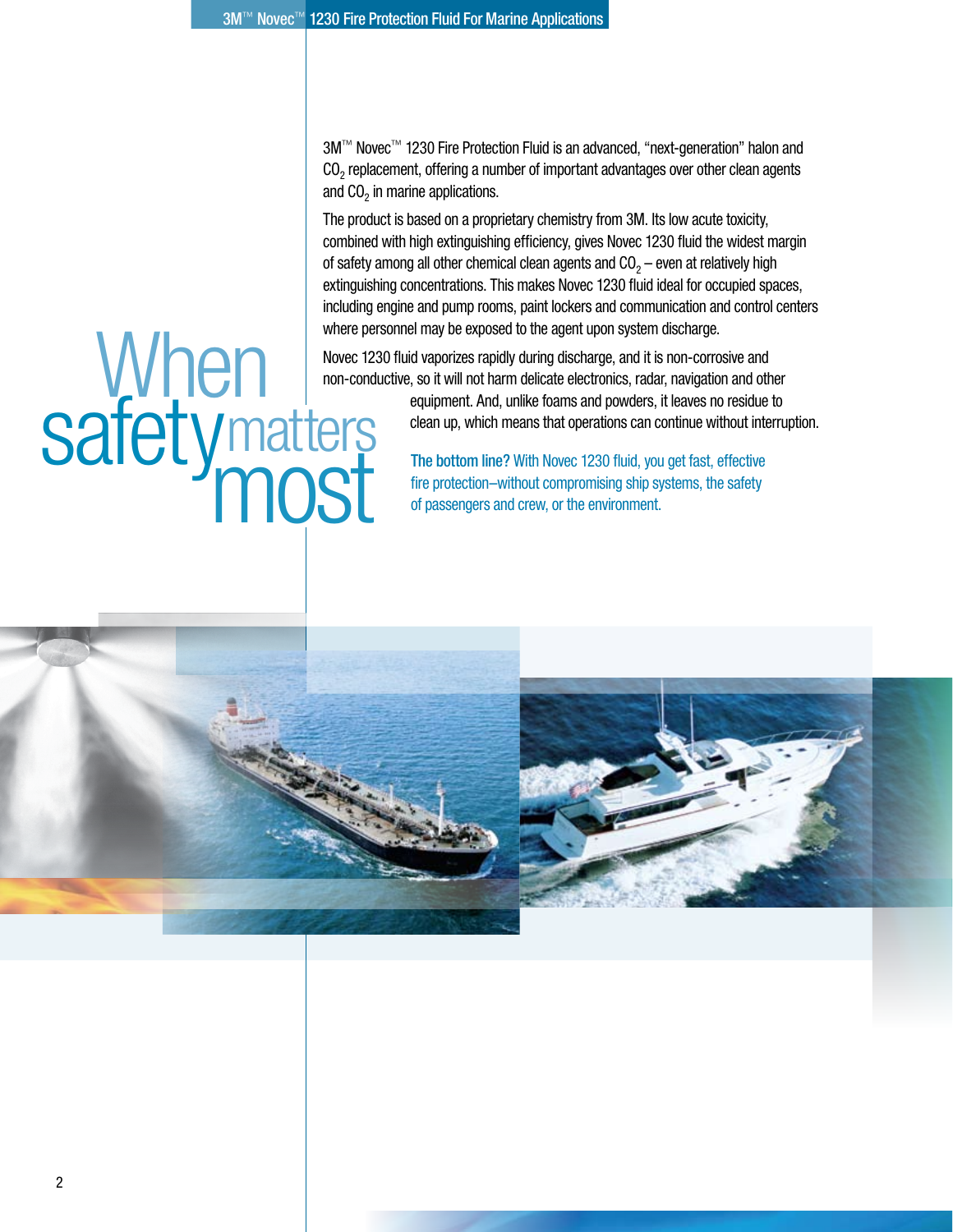# The long-term, sustainable solution

From its initial development, 3M™ Novec™ 1230 Fire Protection Fluid was designed to address the global demand for a halon or  $CO<sub>2</sub>$  replacement that is safe, effective and not subject to current or anticipated regulatory restrictions, nor scheduled or targeted for future phaseout. With zero ozone depletion potential, short atmospheric lifetime and a global warming potential of 1, Novec 1230 fluid has proven to be the first chemical halon replacement to offer a viable, long-term, sustainable solution for marine fire protection.

# 3M™ Novec™ 1230 Fire Protection Fluid Environmental Properties

| <b>Properties</b>                            | <b>Novec 1230</b>       | <b>HFC-125</b> | HFC-227ea | <b>HFC-23</b> |
|----------------------------------------------|-------------------------|----------------|-----------|---------------|
| Ozone Depletion Potential (ODP) <sup>1</sup> | 0.0                     | 0.0            | 0.0       | 0.0           |
| Global Warming Potential-IPCC <sup>2</sup>   |                         | 3500           | 3220      | 14800         |
| Atmospheric Lifetime (Years)                 | $0.014(5 \text{ days})$ | 29             | 34.2      | 270           |

1 World Meteorological Organization (WMO) 1998, Model-Derived Method.

<sup>2</sup> Intergovernmental Panel on Climate Change. (IPCC) 2007 Method, 100 Year ITH,  $CO<sub>2</sub> = 1$ .



In recent years, concerns about environmental issues – especially those relating to climate change – have led to increasing regulatory scrutiny of compounds with high global warming potentials. These "greenhouse gases" include several conventional halon and CO<sub>2</sub> replacements, such as HFCs.

Under the Kyoto Protocol and other international agreements, more and more industrialized nations have committed to reducing the amount of greenhouse gases emitted to the atmosphere. Although the use of HFCs in fire protection is still allowed today, there is growing concern about their future viability, as regulators look for industries and applications (such as fire protection) where alternatives exist to reduce greenhouse gas emissions, without harming economic growth.



Removal of HFCs from fire protection applications is one strategy that companies can employ to reduce their overall emissions from the "basket" of six greenhouse gases identified by the Kyoto Protocol. Given the inevitability of HFC regulations in the U.S, EU, and across the globe, companies are also contemplating the costs and business disruption associated with future restrictions on the use of HFCs in fire protection. Ultimately, a growing number of end-users are concluding that long-term economics – as well as good stewardship – favor the use of sustainable solutions, such as Novec 1230 fluid.

**Environmental Footprint Comparison Halocarbon Compounds**

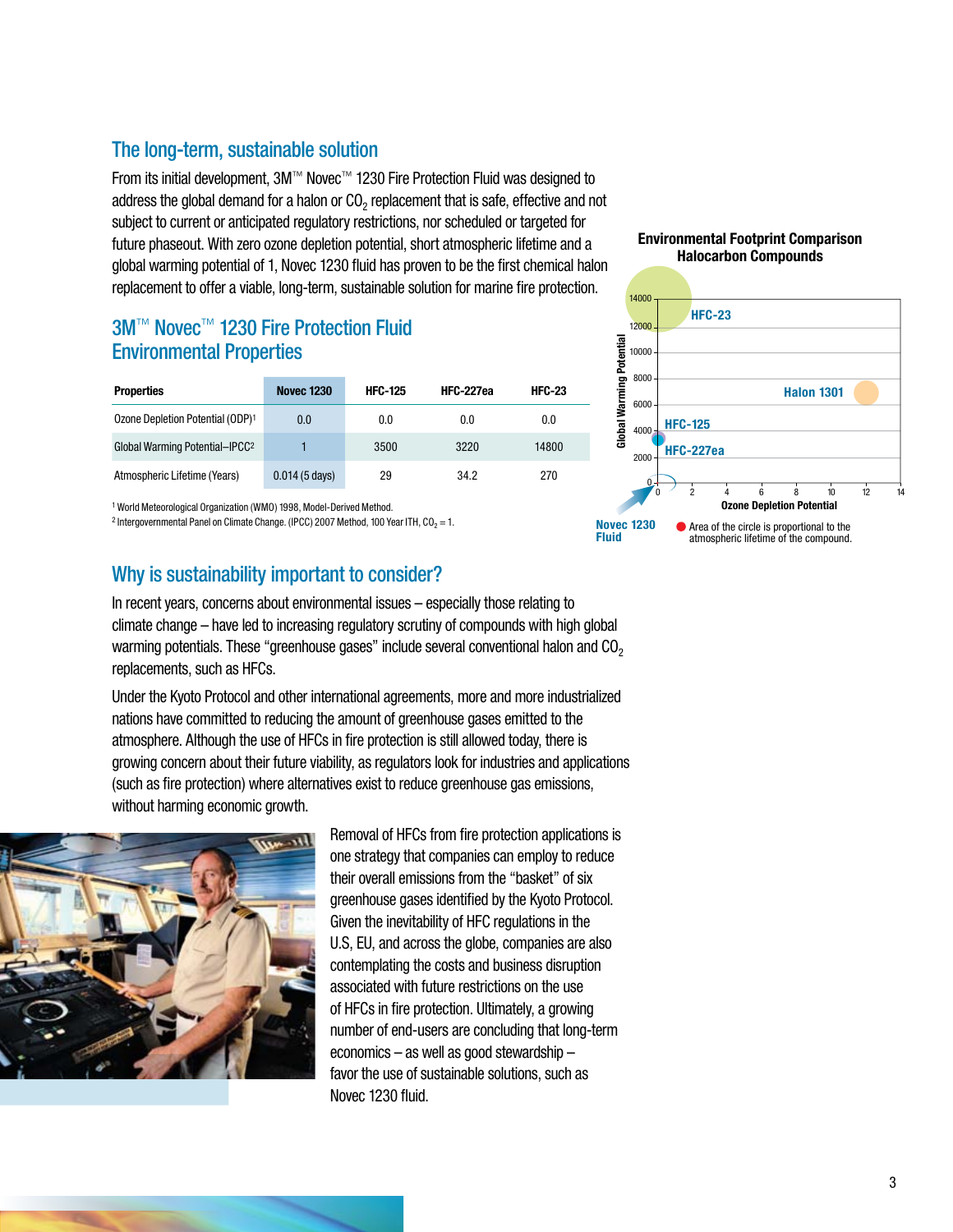# The Widest Margin of Safety

Because 3M™ Novec<sup>™</sup> 1230 Fire Protection Fluid offers a much wider margin of safety than other halocarbon agents, its effective use concentration will not exceed safety limits in marine applications.

# 3M™ Novec™ 1230 Fire Protection Fluid Safety Margin-Class B Hazards

| Agent                          | <b>Novec 1230</b> | <b>HFC-125</b> | HFC-227ea     | <b>Inert Gas</b> | CO <sub>2</sub>                |  |  |
|--------------------------------|-------------------|----------------|---------------|------------------|--------------------------------|--|--|
| Use Concentration <sup>1</sup> | $4.2 - 5.9%$      | $8.7 - 12.1%$  | $6.25 - 8.7%$ | $34.2 - 40.6\%$  | 30-75%                         |  |  |
| NOAEL <sup>2</sup>             | 10%               | 7.5%           | 9%            | 43%              | $< 5\%$                        |  |  |
| Safety Margin                  | 69-138%           | nil            | $3 - 44%$     | $6 - 26%$        | Lethal at design concentration |  |  |
|                                |                   |                |               |                  |                                |  |  |

1 2008 NFPA 2001 and NFPA 12

<sup>2</sup> NOAEL for cardiac sensitization (halocarbons) and effects specific to  $CO<sub>2</sub>$ 

It's important to note that the complex geometry of engine rooms, communications centers and other shipboard locations makes it difficult to calculate their net volume accurately; such calculations are used to determine an effective (but safe) agent design concentration.

If a significant portion of a room is filled with piping, conduits, machinery and other obstructions, agent concentration could quickly exceed its NOAEL (No Observable Adverse Effects Level), if the system was designed for the volume of room when it is empty.

With Novec 1230 fluid, you get the stopping power you need to extinguish fires in obstructed spaces—without putting people at risk.\*

\*Industry standards require egress from a protected enclosure prior to system discharge

# Performance you can depend on

In numerous laboratory and field tests around the world, witnessed by independent agencies, 3M Novec 1230 fluid has proven its effectiveness in marine flooding applications. Consequently, fire protection systems incorporating Novec 1230 fluid, developed and sold by the world's leading systems manufacturers, have been registered and certified by a growing number of marine approval authorities (see list on next page).



Novec 1230 fluid knocks down fires in about one quarter the time of inert gas/CO<sub>2</sub> agents. Fast extinguishment helps keep fires small, giving them less chance to spread.

For example, fixed fire protection systems using Novec 1230 fluid have successfully completed test protocol IMO MSC Circular #848. This protocol tests the ability of a system to extinguish effectively a variety of fires in total flooding applications. The fires occurred in a 500  $m<sup>3</sup>$  test enclosure, simulating machinery rooms and pump rooms, and were witnessed by agents from Underwriters Laboratories, the U.S. Coast Guard, Lloyd's Register and the United Kingdom's Maritime and Coastguard Agency (MCA).

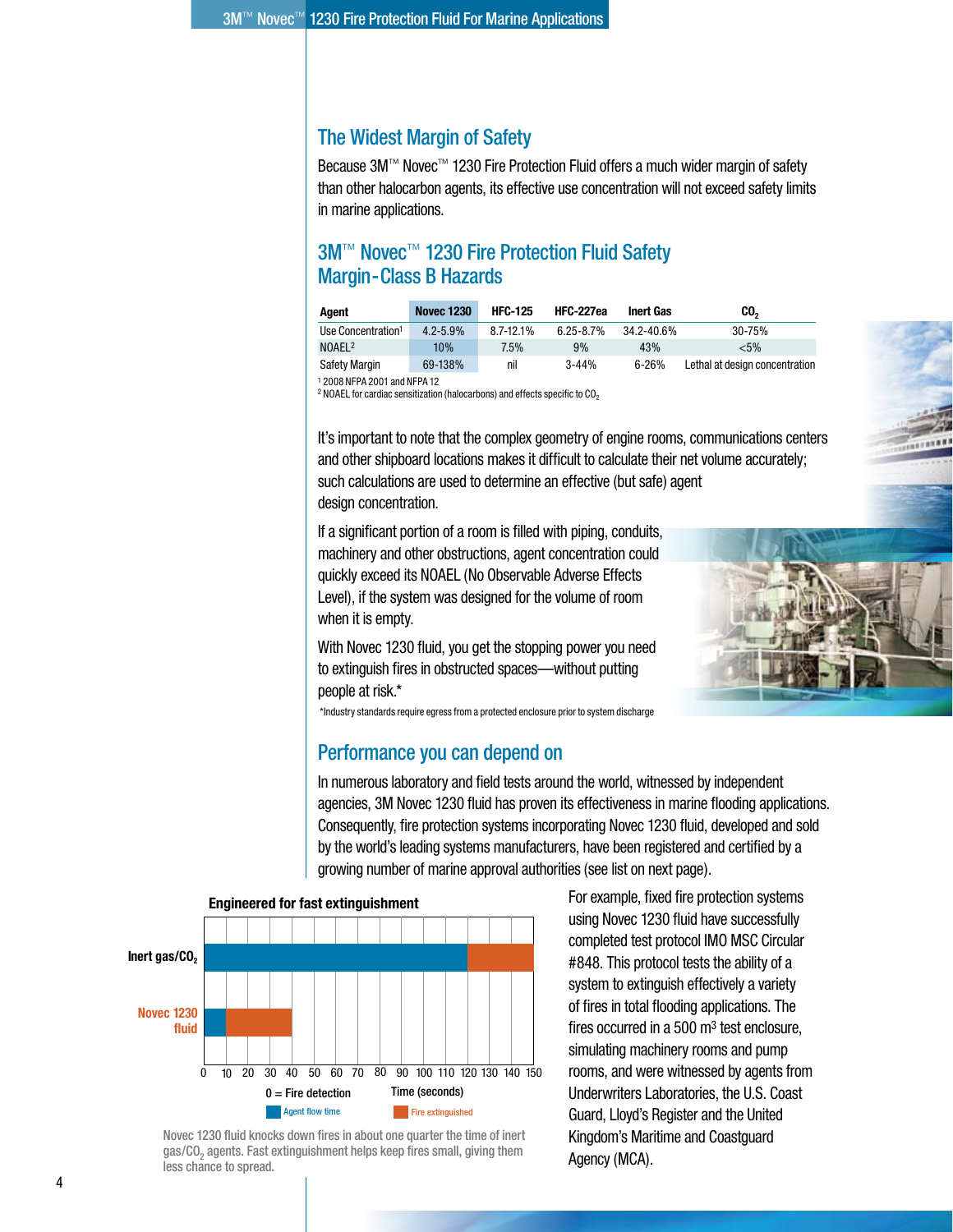# viable solution The proven



# Regulatory Status

Novec 1230 fluid complies with chemical notification requirements in the following regions:

- United States Europe
- Australia Canada
- Japan China
- Korea

Subsequently, systems using 3M™ Novec™ 1230 Fire Protection Fluid have received the Certificate of Type Approval from the MCA, indicating that these systems are accepted and in compliance with the requirements of:

- The Merchant Shipping Regulation 1998, S.I. 1012.
- The Merchant Shipping Regulation 1998, S.I. 1011.
- 1978 SOLAS Protocol as amended by the SOLAS amendments to date.
- HSC Code Resolution MSC.36(63).
- The Code of Practice for Safety of Large Commercial Sailing & Motor Vessels.
- The International Maritime Organization MSC/Circ.848.

**Fire suppression systems using Novec 1230 fluid have been successfully submitted by their manufacturers for certification by marine approval authorities around the world:**

- UK MCA
- RINA, Italy
- LRS Type Approval
- DNV Type Approval
- Bureau Veritas Type Approval
- UK Module B
- Polish Registry of Shipping
- Australian Coast Guard • Marine Marchand
- Approval • Dutch Shipping Authority
- Acceptance, Inland & Sea • Belgium - Inland and Sea
- going Acceptance • Icelandic Registry of Shipping
- American Bureau of Shipping (International)
- Canadian Coast Guard
- Korean Registry of Shipping
- Germanische Lloyds
- U.S. Coast Guard

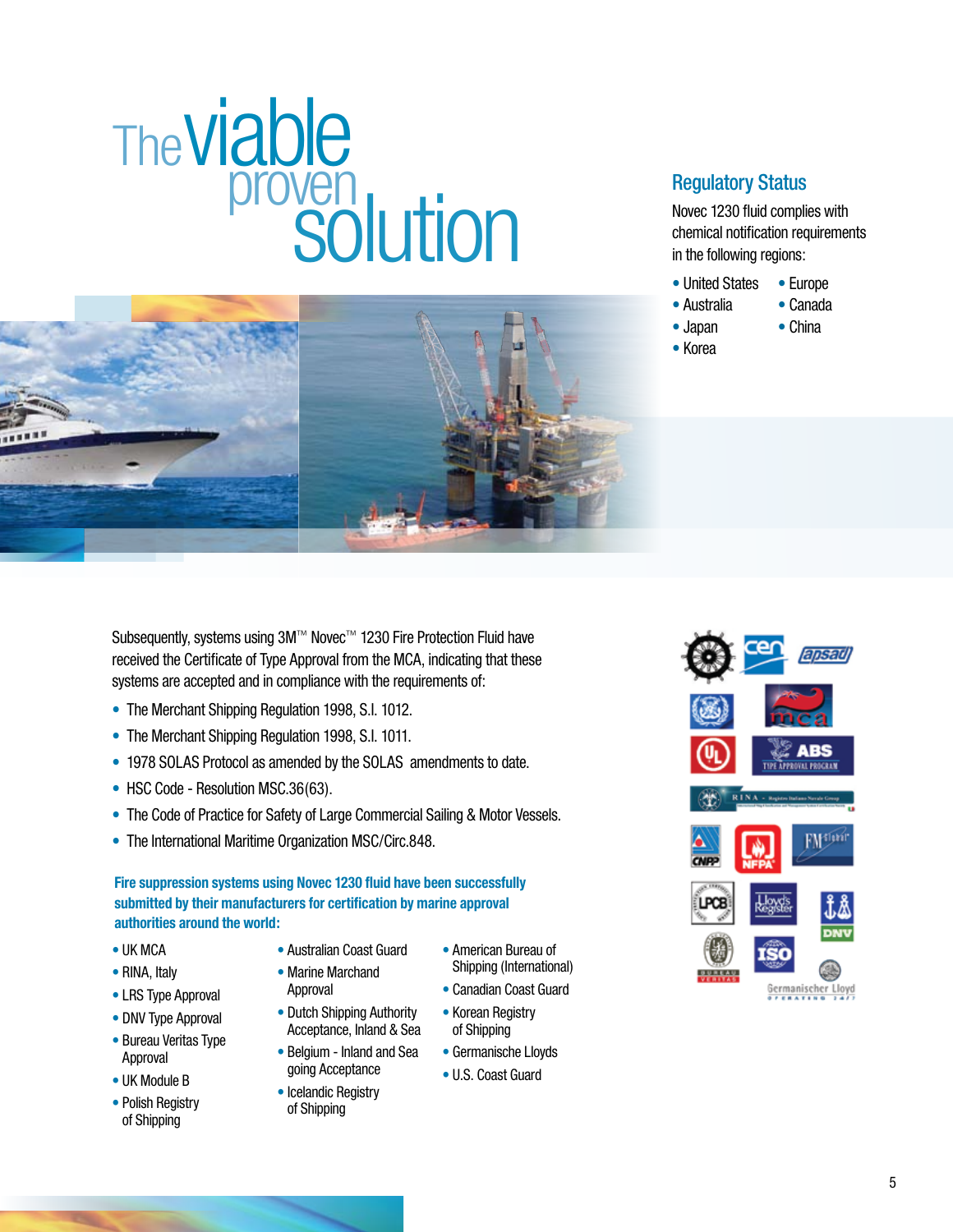Note: Before using this product, please read and follow the precautions and directions for use in the Material Safety Data Sheet, product label and manufacturer guidelines for refilling systems.

## Easy handling, easy storage

3M™ Novec™ 1230 Fire Protection Fluid is an excellent choice for engine and equipment rooms, and other normally-occupied areas of pleasure craft and high-speed craft.

Because it is a liquid at room temperature, and stored at low vapor pressure, agent handling and charging of systems using Novec 1230 fluid is greatly simplified, and can be accomplished without moving the cylinders offsite–saving you time, and ensuring uninterrupted protection of your assets. Because the liquid is shipped non-pressurized, refilling after discharge is a straightforward procedure.

The liquid state of Novec 1230 fluid also allows for efficient use of space, requiring about the same number of cylinders as conventional halocarbon agents and many fewer cylinders than inert gas or  $CO<sub>2</sub>$  systems. Unlike high-pressure alternatives, the product can be shipped safely by air in bulk quantities, classified as non-hazardous and, thus, without restrictions.

Upgrading an existing fire protection system can be accomplished by reusing the existing system control equipment with the newly installed system designed for use with Novec 1230 fluid.

# Compatible with fire system materials

Novec 1230 fluid has been shown to be compatible with typical materials of construction used in fire suppression systems, including stainless steel, carbon steel, aluminum, brass and

copper. The material is stable and noncorrosive in end use. Long-term testing has demonstrated excellent compatibility with various elastomers used in o-rings, gaskets and other types of seals. Note: However, we recommend that the product not be used with fluoroelastomers, because they are both fluorine-based with an affinity for each other and, therefore, should not be used together.





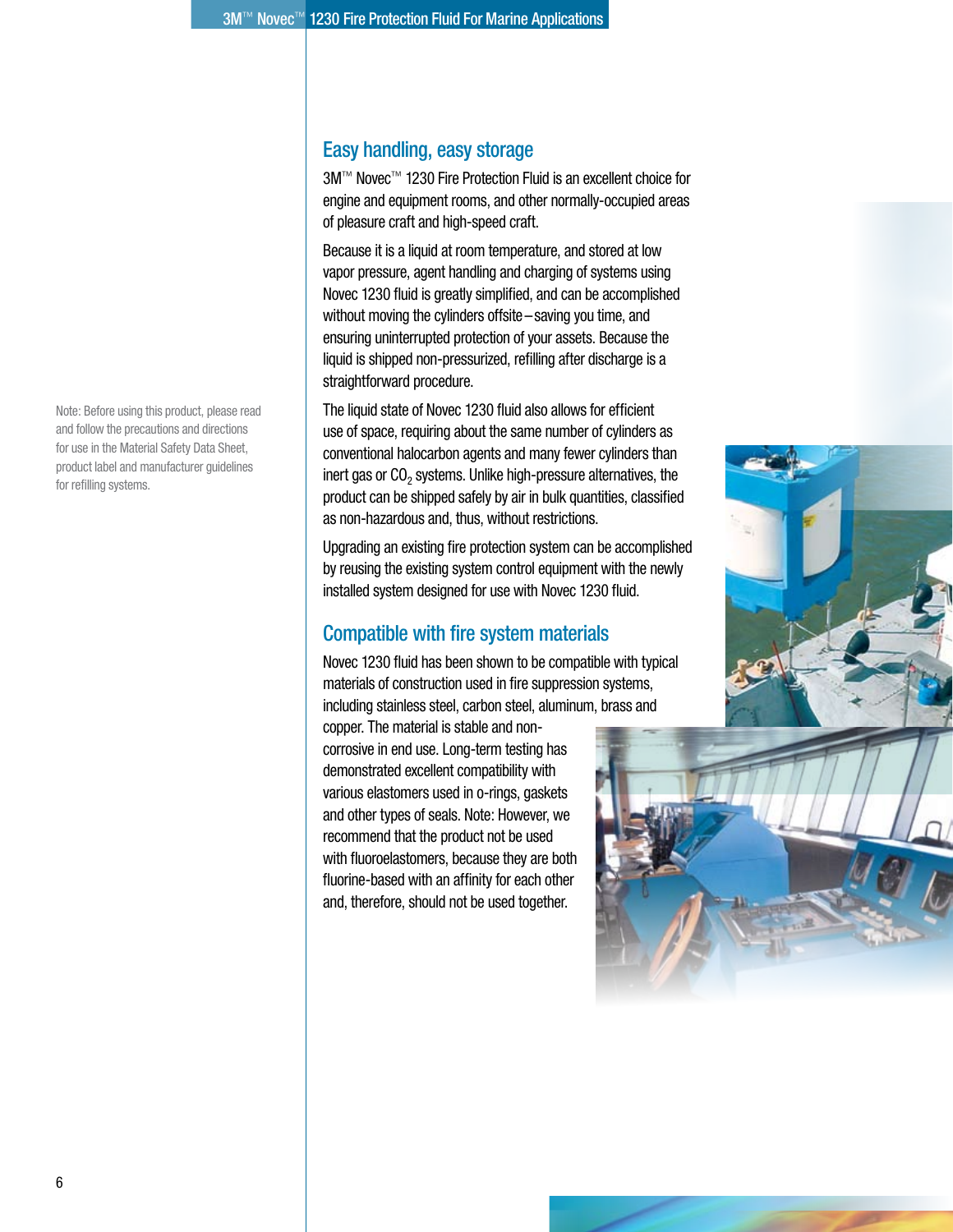

20-year protection against regulatory bans or restrictions on the use of 3M<sup>™</sup> Novec<sup>™</sup> 1230 Fire Protection Fluid



# When it comes to environmental regulations, 3M gives you a clear advantage

Today's world is full of changes designed to help ensure a better tomorrow. But managing the risks created by these changes is challenging. Fortunately 3M understands your challenges and has the answer you're looking for with the 3M™ Blue Sky<sup>SM</sup> Warranty.

Here's how it works: if Novec 1230 fluid is banned from or restricted in use as a fire protection agent due to ozone depletion potential or global warming potential, 3M will refund the purchase price of the fluid. That's a promise and performance you can take to the bank.

For complete details on this program, please contact your 3M representative, or visit www.3M.com/novec1230fluid

The high global warming potential and atmospheric persistence of halon replacements such as HFCs are leading to concerns about whether their use will continue to be permitted. For example, F-Gas Regulations that have been introduced in Europe impose requirements specific to HFCs for technician training, inspections, testing, and reporting. It is likely that HFCs may follow the halon extinguishing agents that were so popular until the 1990s, when they became restricted, and are now banned from being manufactured and are being phased out in end use.

Measures addressing the use of HFCs are also being drafted in the USA. The U.S. House of Representatives has passed legislation that would phase down the production of HFCs. Similar measures are being considered at an international level. For example, proposals have been advanced to phase-down HFC production under the Montreal Protocol. In addition, an early action item identified under the California Global Warming Solutions Act of 2006 includes a consideration that, from 2012, all new fire protection systems in California must use an agent with a global warming potential below a minimum threshold level.

The California Air Resources Board (CARB) proposal and U.S. House bill reflect the regulators' concern that, while emissions from this sector are currently low, the installation base is growing quickly and the emission potential of this installed base represents a significant future liability. Thus, the only meaningful way to limit this future liability is to reduce the use of HFCs.

That's why 3M offers you the peace-of-mind made possible by our exclusive 3M™ Blue Sky<sup>SM</sup> Warranty.